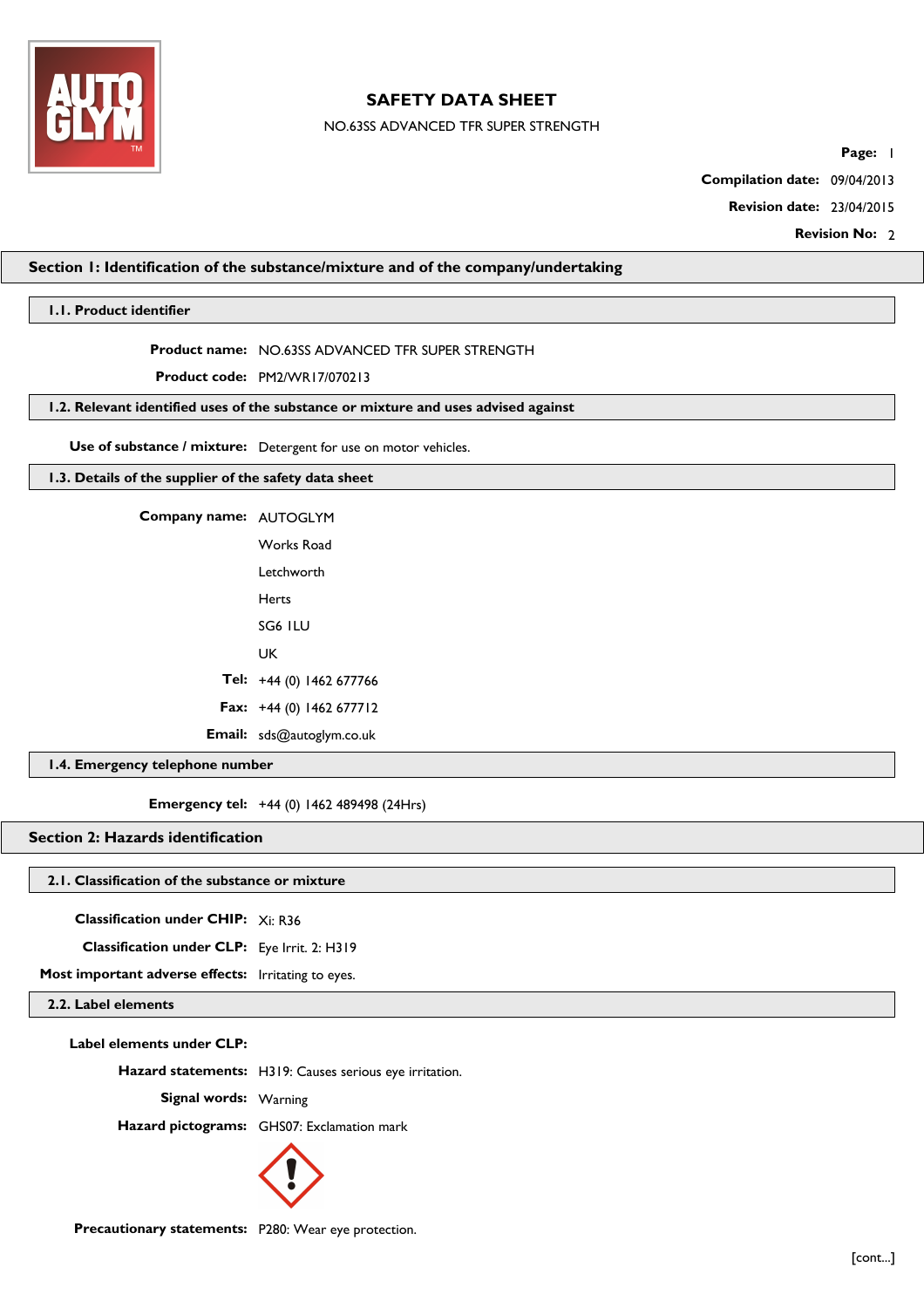# NO.63SS ADVANCED TFR SUPER STRENGTH

P264: Wash hands thoroughly after handling.

P305+351+338: IF IN EYES: Rinse cautiously with water for several minutes. Remove contact

lenses, if present and easy to do. Continue rinsing.

P337+313: If eye irritation persists: Get medical advice/attention.

# **Label elements under CHIP:**

**Hazard symbols:** Irritant.



**Risk phrases:** R36: Irritating to eyes.

**Safety phrases:** S26: In case of contact with eyes, rinse immediately with plenty of water and seek medical advice.

S25: Avoid contact with eyes.

S39: Wear eye / face protection.

**2.3. Other hazards**

**PBT:** This product is not identified as a PBT/vPvB substance.

# **Section 3: Composition/information on ingredients**

# **3.2. Mixtures**

#### **Hazardous ingredients:**

TETRASODIUM N,N-BIS(CARBOXYLATOMELHYL}-L-GLUTAMATE - REACH registered number(s): 01-2119493601-38-\*\*\*\*

| EINECS    | CAS              | <b>CHIP Classification</b> | <b>CLP Classification</b>       | Percent |
|-----------|------------------|----------------------------|---------------------------------|---------|
| 257-573-7 | $51981 - 21 - 6$ | Xi: R36/38                 | <sup>1</sup> Met. Corr. 1: H290 | I-10%   |

DISODIUM METASILICATE

|                          | $229 - 912 - 9$ | 6834-92-0 | C: R34; Xi: R37 | Skin Corr. 1B: H314; STOT SE 3: H335 | I-10% |
|--------------------------|-----------------|-----------|-----------------|--------------------------------------|-------|
| C9-II ALCOHOL ETHOXYLATE |                 |           |                 |                                      |       |

|  | 68439-45-2 | Xn: R22: Xi: R41 | Acute Tox. 4: H302; Eye Dam. 1: H318 | I-10% |
|--|------------|------------------|--------------------------------------|-------|
|  |            |                  |                                      |       |

1-PROPANAMINIUM, 3-AMINO-N-(CARBOXYMETHYL)-N,N-DIMETHYL-, N-COCO ACYL DERIVS., HYDROXIDES, INNER SALTS

| 263-058-8 | 61789-40-0 | Xi: RAI | Eye Dam. 1: H318; Aquatic Chronic 3: | I-10% |
|-----------|------------|---------|--------------------------------------|-------|
|           |            |         | H412                                 |       |

**Contains:** <5% Amphoteric Surfactants

<5% Non-ionic surfactants

Perfumes

**Section 4: First aid measures**

## **4.1. Description of first aid measures**

Skin contact: Remove all contaminated clothes and footwear immediately unless stuck to skin. Wash

immediately with plenty of soap and water.

**Page:** 2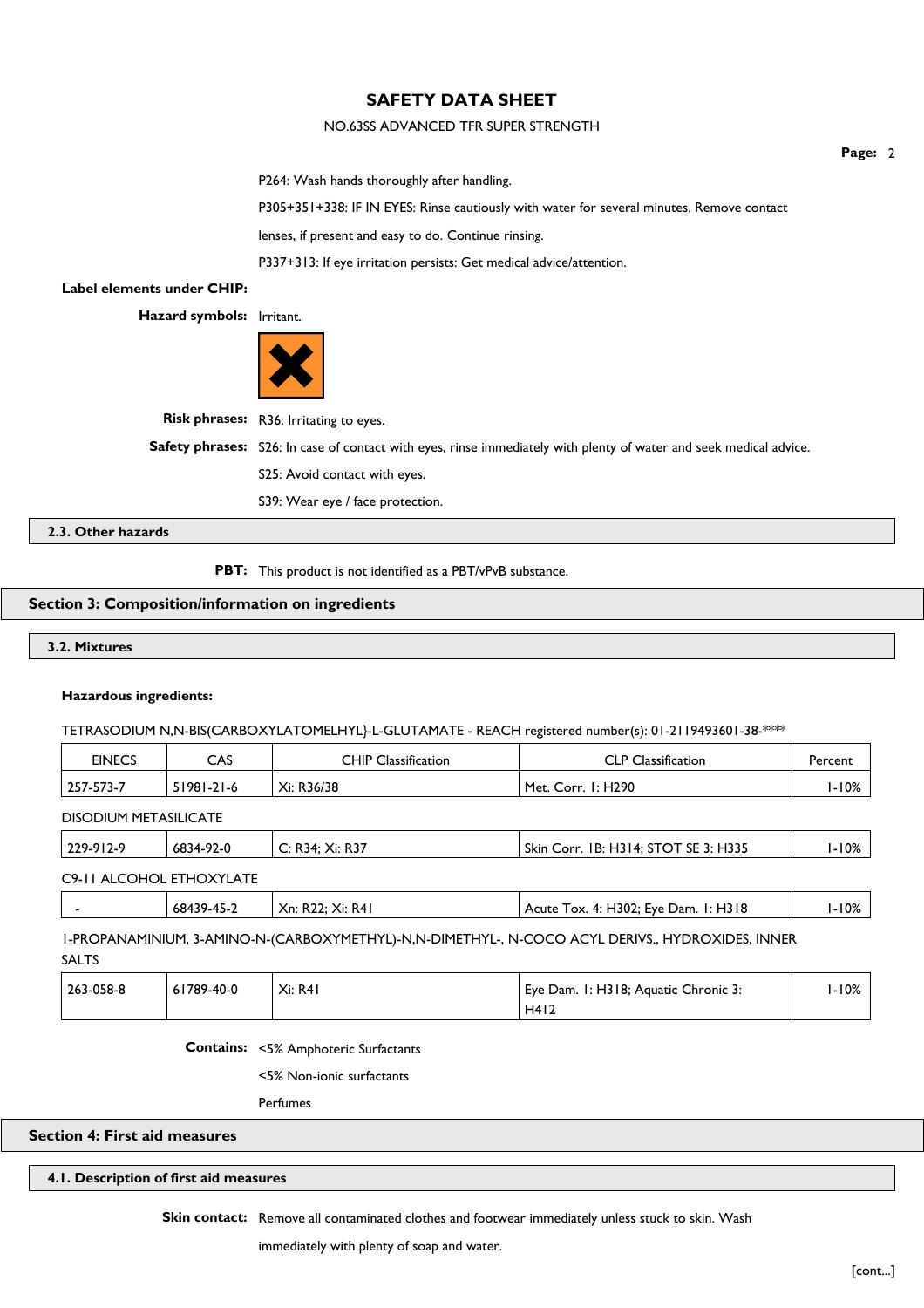# NO.63SS ADVANCED TFR SUPER STRENGTH

**Eye contact:** Bathe the eye with running water for 15 minutes. Transfer to hospital for specialist examination.

**Ingestion:** Wash out mouth with water. Do not induce vomiting. If conscious, give half a litre of water to drink immediately. Consult a doctor.

**Inhalation:** Remove casualty from exposure ensuring one's own safety whilst doing so.

### **4.2. Most important symptoms and effects, both acute and delayed**

**Skin contact:** There may be irritation and redness at the site of contact.

**Eye contact:** There may be pain and redness. The eyes may water profusely. There may be severe pain. The vision may become blurred. May cause permanent damage.

**Ingestion:** There may be soreness and redness of the mouth and throat. Nausea and stomach pain may occur.

**Inhalation:** There may be irritation of the throat with a feeling of tightness in the chest.

**Delayed / immediate effects:** Immediate effects can be expected after short-term exposure.

# **4.3. Indication of any immediate medical attention and special treatment needed**

**Immediate / special treatment:** Eye bathing equipment should be available on the premises.

# **Section 5: Fire-fighting measures**

#### **5.1. Extinguishing media**

**Extinguishing media:** Suitable extinguishing media for the surrounding fire should be used. Use water spray to cool

containers.

### **5.2. Special hazards arising from the substance or mixture**

**Exposure hazards:** In combustion emits toxic fumes.

**5.3. Advice for fire-fighters**

**Advice for fire-fighters:** Wear self-contained breathing apparatus. Wear protective clothing to prevent contact with skin

and eyes.

# **Section 6: Accidental release measures**

#### **6.1. Personal precautions, protective equipment and emergency procedures**

**Personal precautions:** Mark out the contaminated area with signs and prevent access to unauthorised personnel. Do not

attempt to take action without suitable protective clothing - see section 8 of SDS. Turn leaking

containers leak-side up to prevent the escape of liquid.

### **6.2. Environmental precautions**

**Environmental precautions:** Do not discharge into drains or rivers. Contain the spillage using bunding.

### **6.3. Methods and material for containment and cleaning up**

**Clean-up procedures:** Absorb into dry earth or sand. Transfer to a closable, labelled salvage container for disposal by an appropriate method.

**Page:** 3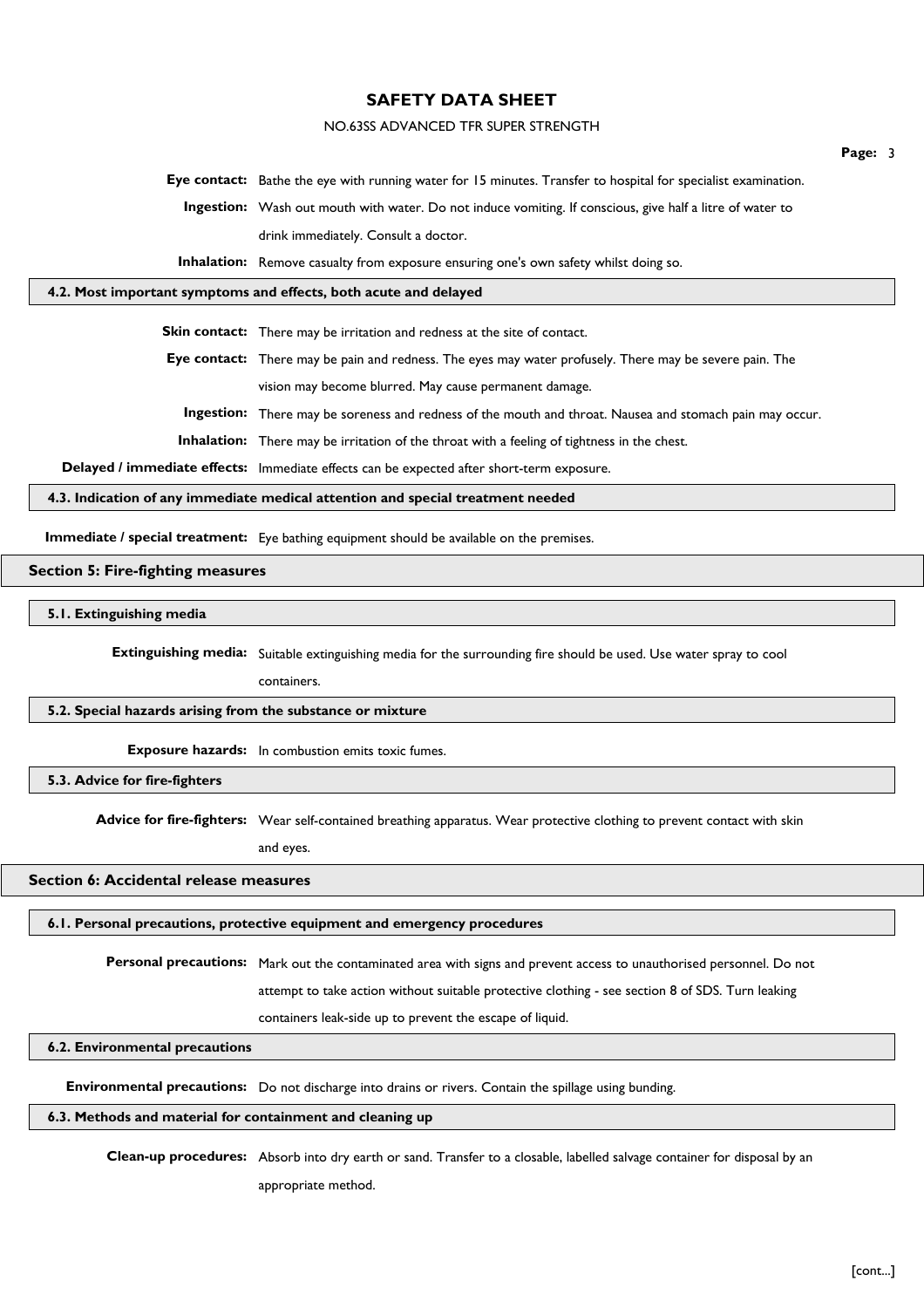# NO.63SS ADVANCED TFR SUPER STRENGTH

**Page:** 4

# **6.4. Reference to other sections**

# **Reference to other sections:** Refer to section 8 of SDS.

### **Section 7: Handling and storage**

#### **7.1. Precautions for safe handling**

**Handling requirements:** Avoid direct contact with the substance. Ensure there is sufficient ventilation of the area. Avoid

the formation or spread of mists in the air.

# **7.2. Conditions for safe storage, including any incompatibilities**

**Storage conditions:** Store in cool, well ventilated area. Keep container tightly closed.

# **7.3. Specific end use(s)**

**Specific end use(s):** No data available.

# **Section 8: Exposure controls/personal protection**

**8.1. Control parameters**

**Workplace exposure limits:** No data available.

**DNEL/PNEC Values**

**DNEL / PNEC** No data available.

# **8.2. Exposure controls**

**Engineering measures:** Ensure there is sufficient ventilation of the area. **Respiratory protection:** Self-contained breathing apparatus must be available in case of emergency. **Hand protection:** Protective gloves. **Eye protection:** Tightly fitting safety goggles. Ensure eye bath is to hand. **Skin protection:** Protective clothing.

### **Section 9: Physical and chemical properties**

# **9.1. Information on basic physical and chemical properties**

| <b>State:</b> Liquid                          |                                                 |                        |        |
|-----------------------------------------------|-------------------------------------------------|------------------------|--------|
| <b>Colour: Yellow</b>                         |                                                 |                        |        |
| <b>Odour:</b> Pleasant                        |                                                 |                        |        |
| Evaporation rate: No data available.          |                                                 |                        |        |
|                                               | <b>Oxidising:</b> No data available.            |                        |        |
| Solubility in water: Highly soluble           |                                                 |                        |        |
|                                               | Viscosity: No data available.                   |                        |        |
| Boiling point/range°C: 100                    | Melting point/range°C: No data available.       |                        |        |
| Flammability limits %: lower: Not applicable. |                                                 | upper: Not applicable. |        |
| Flash point°C: Not applicable.                | Part.coeff. n-octanol/water: No data available. |                        |        |
| Autoflammability°C: Not applicable.           |                                                 |                        | [cont] |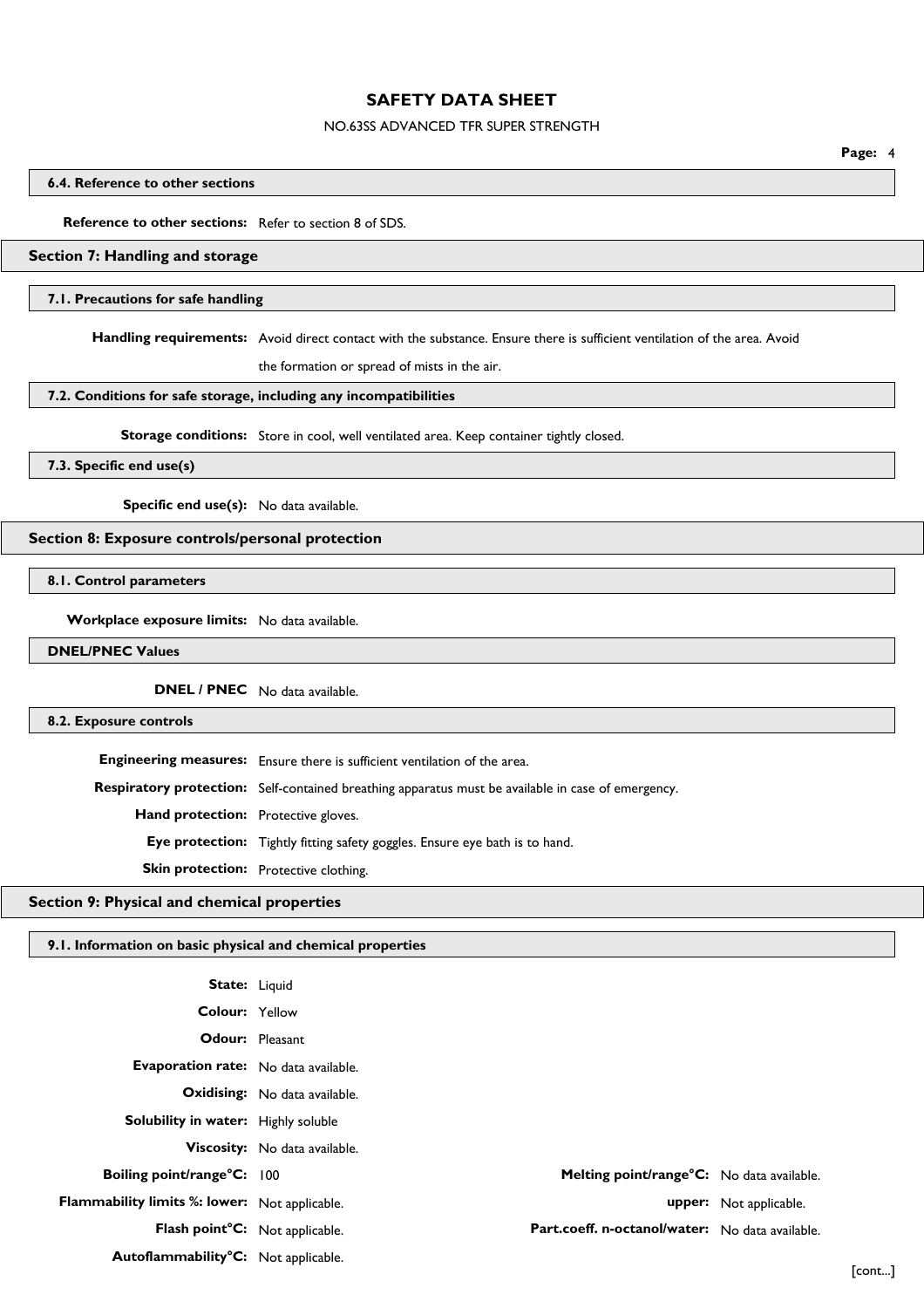# NO.63SS ADVANCED TFR SUPER STRENGTH

**Page:** 5

**Vapour pressure:** No data available.

**Relative density:** 1.1 **pH:**  $>13$ 

**VOC g/l:** No data available.

**9.2. Other information**

**Other information:** No data available.

# **Section 10: Stability and reactivity**

**10.1. Reactivity**

**Reactivity:** Stable under recommended transport or storage conditions.

# **10.2. Chemical stability**

**Chemical stability:** Stable under normal conditions.

**10.3. Possibility of hazardous reactions**

**Hazardous reactions:** Hazardous reactions will not occur under normal transport or storage conditions.

Decomposition may occur on exposure to conditions or materials listed below.

**10.4. Conditions to avoid**

**Conditions to avoid:** Heat.

**10.5. Incompatible materials**

**Materials to avoid:** Strong oxidising agents. Strong acids.

# **10.6. Hazardous decomposition products**

**Haz. decomp. products:** In combustion emits toxic fumes.

### **Section 11: Toxicological information**

## **11.1. Information on toxicological effects**

### **Hazardous ingredients:**

#### **DISODIUM METASILICATE**

| ' ORL | <b>MUS</b> | LD50 | 770 | mg/kg |
|-------|------------|------|-----|-------|
| ORL   | <b>RAT</b> | LD50 | 153 | mg/kg |

# **Relevant effects for mixture:**

| Effect                          | Route      | -<br><b>Basis</b>                |
|---------------------------------|------------|----------------------------------|
| <i><u><b>Irritation</b></u></i> | <b>OPT</b> | calculated<br>zardous:<br>الهكمة |

**Symptoms / routes of exposure**

**Skin contact:** There may be irritation and redness at the site of contact.

**Eye contact:** There may be pain and redness. The eyes may water profusely. There may be severe pain. The

vision may become blurred. May cause permanent damage.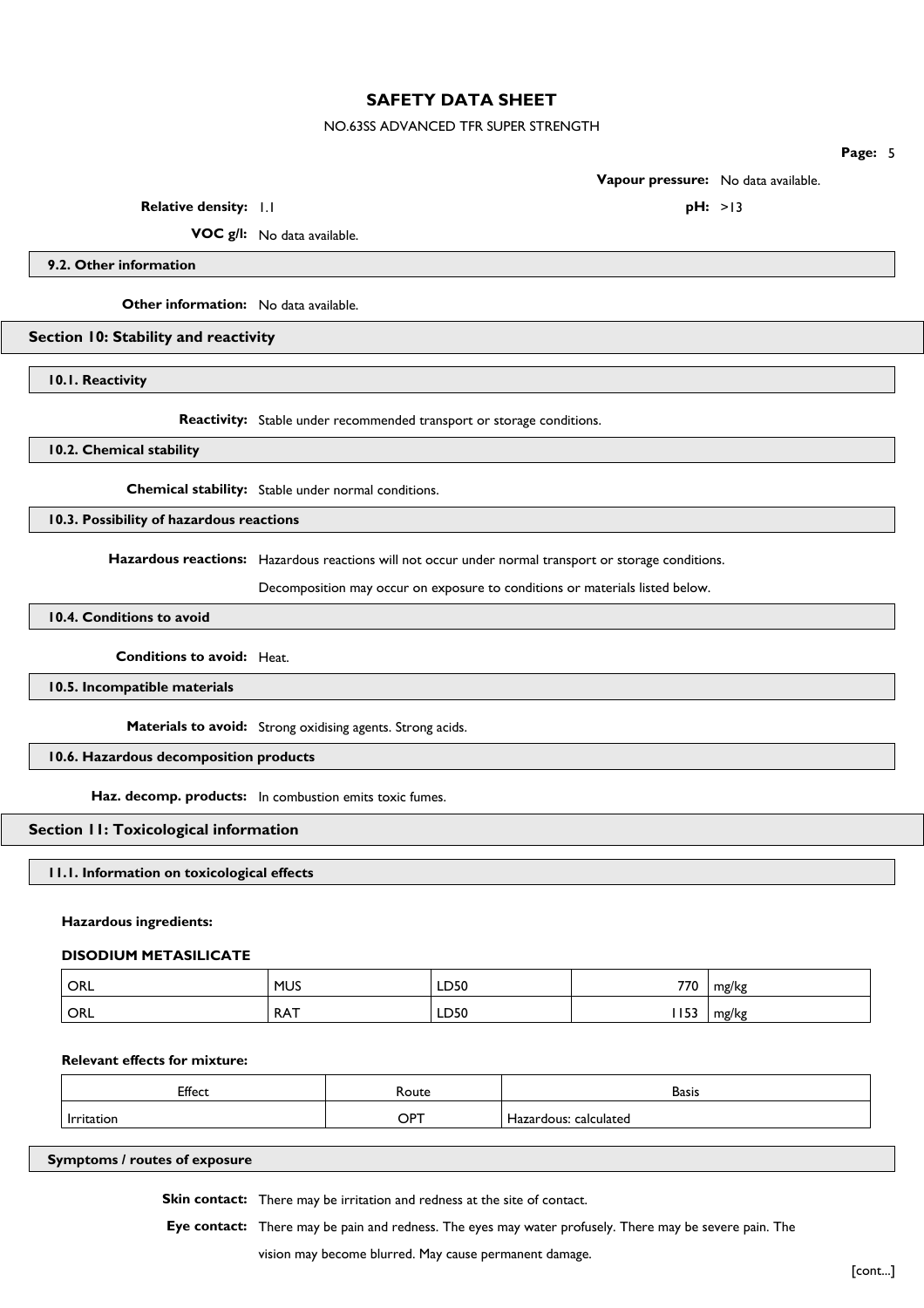# NO.63SS ADVANCED TFR SUPER STRENGTH

**Ingestion:** There may be soreness and redness of the mouth and throat. Nausea and stomach pain may occur.

**Inhalation:** There may be irritation of the throat with a feeling of tightness in the chest.

**Delayed / immediate effects:** Immediate effects can be expected after short-term exposure.

# **Section 12: Ecological information**

**12.1. Toxicity**

**Ecotoxicity values:** No data available.

**12.2. Persistence and degradability**

**Persistence and degradability:** Biodegradable.

**12.3. Bioaccumulative potential**

**Bioaccumulative potential:** No bioaccumulation potential.

**12.4. Mobility in soil**

**Mobility:** Readily absorbed into soil.

**12.5. Results of PBT and vPvB assessment**

**PBT identification:** This product is not identified as a PBT/vPvB substance.

**12.6. Other adverse effects**

**Other adverse effects:** Negligible ecotoxicity.

**Section 13: Disposal considerations**

**13.1. Waste treatment methods**

**Disposal operations:** Transfer to a suitable container and arrange for collection by specialised disposal company.

**NB:** The user's attention is drawn to the possible existence of regional or national regulations

regarding disposal.

#### **Section 14: Transport information**

**Transport class:** This product does not require a classification for transport.

**Section 15: Regulatory information**

**15.1. Safety, health and environmental regulations/legislation specific for the substance or mixture**

**15.2. Chemical Safety Assessment**

### **Section 16: Other information**

# **Other information**

**Other information:** This safety data sheet is prepared in accordance with Commission Regulation (EU) No 453/2010.

\* indicates text in the SDS which has changed since the last revision.

**Phrases used in s.2 and s.3:** H290: May be corrosive to metals.